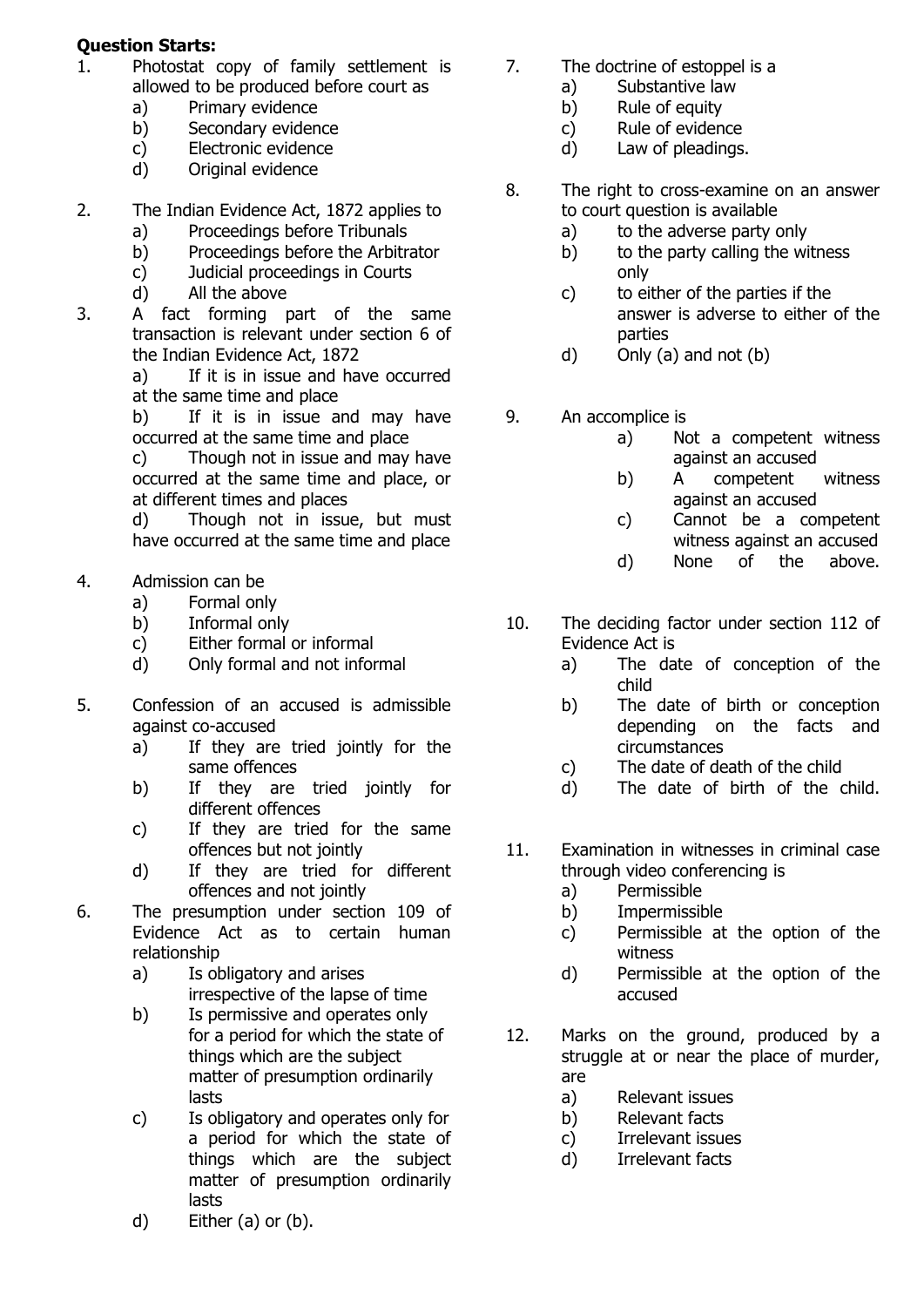- 13. A dying declaration to be admissible
	- a) must be made before a Magistrate
	- b) must be made before the police officer
	- c) may be made before a doctor or a private person
	- d) may be made either before a Magistrate or a police officer or a doctor or a private person
- 14. Confessional statement of an accused before a police officer is
	- a) Admissible as against the police officer
	- b) Admissible as against the accused
	- c) Inadmissible as against the police officer
	- d) Inadmissible as against the accused
- 15. Facts can be
	- a) Physical facts
	- b) Psychological facts
	- c) Physical facts as well as psychological facts
	- d) Physical facts only and not psychological facts
- 16. Fact in issue means
	- a) Fact, existence or non-existence of which is admitted by the parties
	- b) Fact, existence or non-existence of which is disputed by the parties
	- c) Fact, existence or non-existence of which is not disputed by the parties
	- d) All the above

17. Confession of an accused is admissible against co-accused

- a) If they are tried jointly for the same offences
- b) If they are tried jointly for different offences
- c) If they are tried for the same offences but not jointly
- d) If they are tried for different offences and not jointly
- 18. Document includes
	- a) Written facts
	- b) A map or plan
	- c) An inscription on a stone
	- d) All the above
- 19. Under section 27 of the Evidence Act, 'discovery of fact' includes
	- a) The object found
	- b) The place from where it is produced
	- c) Both  $(a)$  and  $(b)$
	- d) Neither (a) nor (b)
- 20. Oral account of the contents of a document is admissible
	- a) When given by a person who has seen and read the document
	- b) When given by a person who has seen but not read the document
	- c) When given by a person to whom the document was read over
	- d) When given by any of the above
- 21. In which of the following there is no estoppel
	- a) On a point of law
	- b) Against a statute
	- c) Attestation of a deed
	- d) All of the above.
- 22. A husband or wife are permitted to disclosed any communication between them during marriage
	- a) in civil proceeding between the parties
	- b) in criminal proceeding between the parties
	- c) in matrimonial proceedings between the parties
	- d) all the above
- 23. Statements made by an agent of a party to a proceedings is
	- a) admissible only if it is expressly authorized by the party
	- b) admissible only if it is impliedly authorized by the party
	- c) admissible if it is expressly or impliedly authorized by the party
	- d) not admissible at all even if it is expressly or impliedly authorized by the party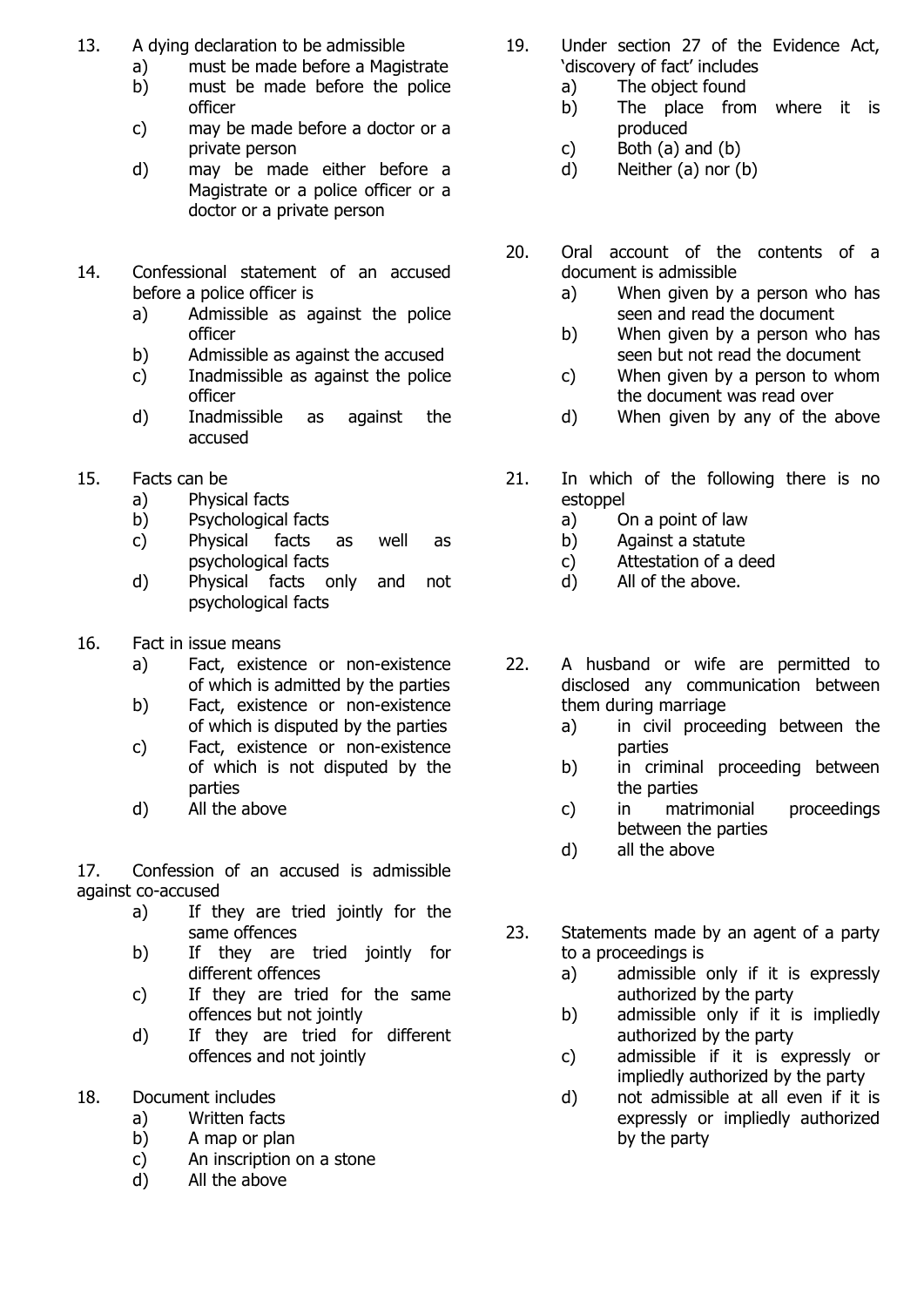- 24. Under section 32 of the Evidence Act, the statement of a person who is dead to be admissible
	- a) Must relate to the cause of his own death
	- b) May relate to the cause of someone else's death
	- c) May relate to the cause of his own death or someone else's death
	- d) None of the above
- 25. A dying declaration
	- a) Can form the sole basis of conviction without any corroboration by independent evidences
	- b) Can form the basis of conviction only on any corroboration by independent evidences
	- c) Cannot form the sole basis of conviction unless corroborated by independent witness
	- d) Only (b) and (c) are correct
- 26. Due execution and authentication of a power of attorney shall be presumed under section 85 of the Evidence Ac when executed before and authentication by
	- a) A magistrate
	- b) A judge
	- c) A notary
	- d) All the above
- 27. Secondary evidence of a document means
	- a) Copies of that document
	- b) Oral account of the contents of that document
	- c) Both (a) and (b) above
	- d) Only (a) but not (b)
- 28. Legal advisor
	- a) Can disclose the communication after his death
	- b) Can disclose the communication after relation with his client has ended
	- c) Cannot disclose the communication even when the relation is ended or the client has died
	- d) both (a) and (b) are correct
- 29. X, a businessman, executes a document in several parts. Which part of the document is primary evidence of the document?
	- a) The part containing the major issues / facts
	- b) The part containing the most significant issue / fact
	- c) None, since a document cannot be executed in part
	- d) Each part
- 30. Admissions
	- a) Must be in writing
	- b) Must be oral
	- c) Either oral or in writing
	- d) Only in writing and not oral
- 31. Electronic record in proper custody gives rise to a presumption as to the digital signature, to be affixed by that particular person under Section 90A if the electronic record produce is
	- a) 20 years old
	- b) 25 years old
	- c) 10 years old
	- d) 5 years old
- 32. Identification of a suspect by photo is
	- a) Admissible in evidence
		- b) not admissible in evidence
		- c) Section 9 of Evidence Act exclude identification by photo.
		- d) Section 8 of Evidence Act exclude identification by photo.
- 33. The calling of at least one attesting witness to prove a document under section 68 is not necessary
	- a) When the document other than a Will is registered under the Indian Registration Act 1908
	- b) When the document including a Will is registered under the Indian Registration Act 1908
	- c) When the document irrespective of whether it is a Will is registered under the Indian Registration Act 1908
	- d) Both (b) and (c) are correct
- 34. Leading question can be asked during
	- a) examination in chief
	- b) cross examination
	- c) re- examination
	- d) all the above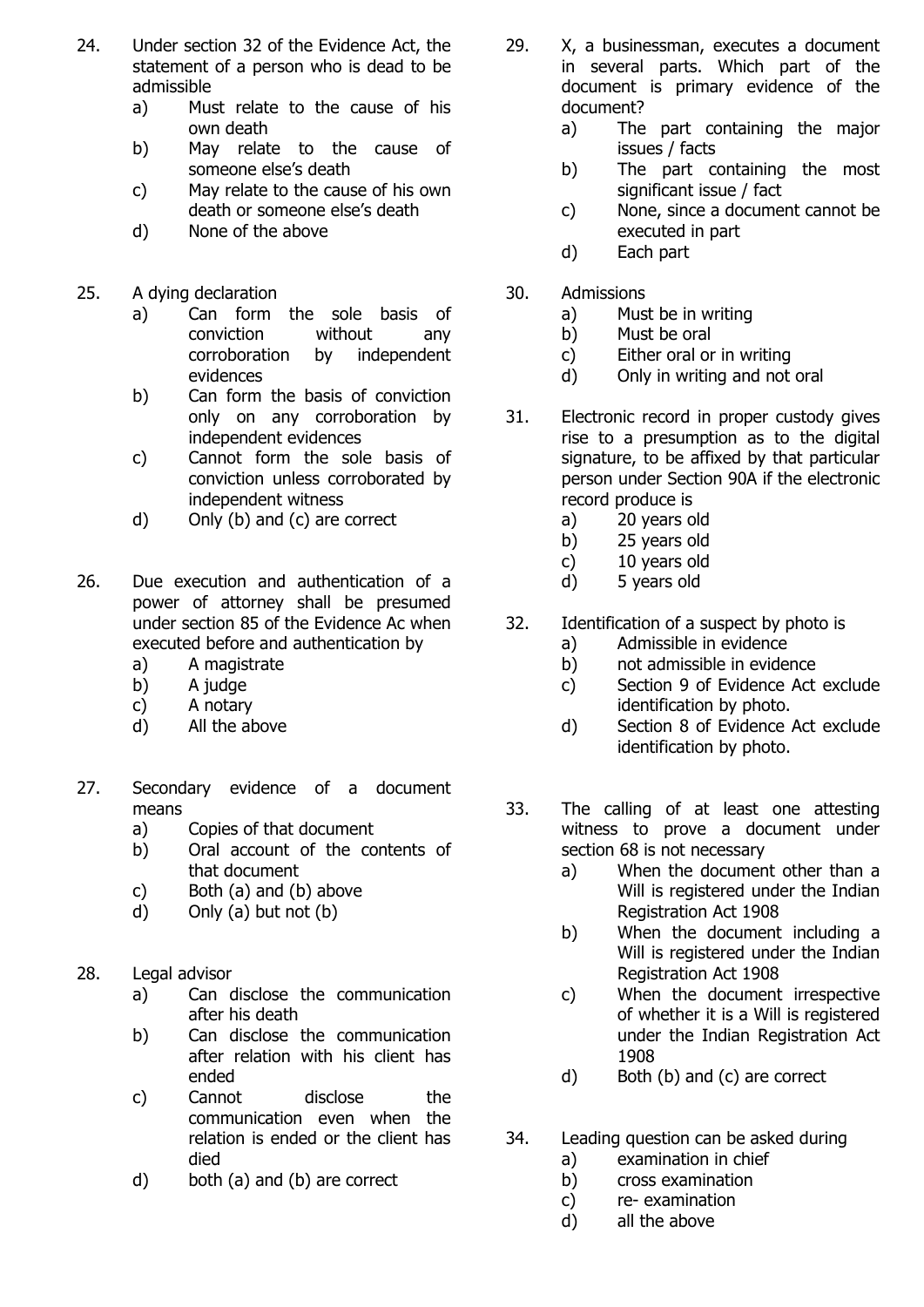- 35. The Law of Evidence consists of
	- a) Ordinary rules of reasoning
	- b) Legal rules of evidence
	- c) Rules of logic
	- d) All the above.
- 36. Proof of Facts depends on
	- a) accuracy of the statement and not upon the probability of its existence
	- b) not upon the accuracy of the statement but upon the probability of its existence
	- c) artificial probability value assigned to a fact
	- d) rigid mathematical demonstration
- 37. Documents which are not covered under section 74 of the Indian Evidence Act, 1872 are called
	- a) Semi-public documents
	- b) Quasi-public documents
	- c) Private documents
	- d) None of the above
- 38. Admission of oral evidence, in respect of a written document, is prohibited under section 92 of the Indian Evidence Act, 1872, for the purpose of
	- a) Contradicting its terms
	- b) Varying its terms
	- c) Adding to its terms
	- d) All the above
- 39. Re-examination of a witness can be done
	- a) After examination-in-chief but before cross-examination
	- b) After examination-in-chief and after cross-examination
	- c) Either (a) or (b)
	- d) Neither (a) nor (b)
- 40. The evidence unearthed by the sniffer dog falls under
	- a) Oral Evidence
	- b) Documentary Evidence
	- c) Hearsay Evidence
	- d) Scientific Evidence
- 41. Where it is proved to the satisfaction of the court that the bond for appearance has been forfeited, the court may call upon the person bound by such bond
	- a) to pay the penalty
	- b) to show cause why it should not be paid
	- c) to do either (a) or (b)
	- d) to do both (a) and (b)
- 42. Public Prosecutors may be appointed for conducting any prosecution, appeal or other proceedings for
	- a) The Central Government
	- b) For the State Government
	- $c)$  For  $(a)$  and  $(b)$
	- d) Neither (a) nor (b)
- 43. Who among the following authorities after being authorized by the State Government can issue conditional order for removal of public nuisance under section 143 of the CrPC?
	- a) District Magistrate
	- b) Sub-Divisional Magistrate
	- c) Executive Magistrate
	- d) All the above
- 44. With the consent of the court, the Public Prosecutor or Assistant Public Prosecutor may withdraw from the prosecution of any person
	- a) Generally
	- b) In respect of one offence for which he is tried

c) In respect of all the offences for which he is tried

- d) Either  $(a)$  or  $(b)$  or  $(c)$
- 45. When there exists cause of any breach of action regarding the right of land or water, the Executive Magistrate
	- a) Can make an order to parties to be present before him in person
	- b) Can make an order to parties to be present before him with their pleaders
	- c) Can send a written statement about their claim for right by post
	- d) Either (a) or (b)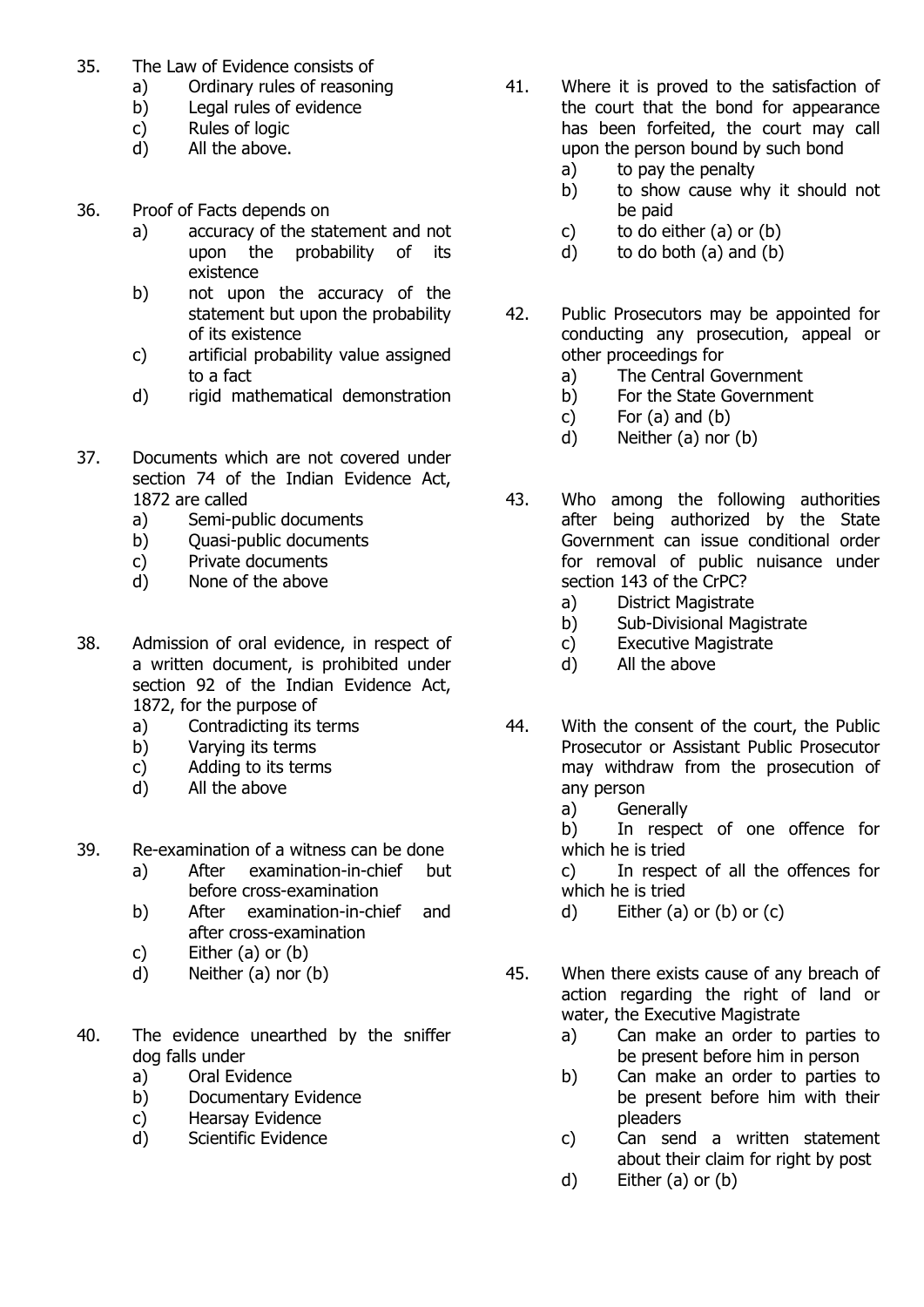- 46. Who among the following authorities has power to command an unlawful assembly to disperse?
	- a) District Magistrate
	- b) Sub-Divisional Magistrate
	- c) Executive Magistrate
	- d) None of the above
- 47. A case relating to an offence punishable with an imprisonment for a term of less than two years is
	- a) A summon-case
	- b) A warrant-case
	- c) An appeal case
	- d) None of the above
- 48. In a summon case, when an accused is brought before a magistrate, he shall be
	- a) Stated of the particulars of the offences he is accused of
	- b) Asked if he pleads guilty
	- c) Asked if he has any defence to make
	- d) All the above
- 49. In every trial in a Court of Session, the prosecution is conducted by the
	- a) Concerned judge
	- b) Defence lawyer
	- c) Public prosecutor
	- d) Investigating officer
- 50. In a summon case, a magistrate of first class may stop the proceeding by
	- a) giving reasons to be announced in open court
	- b) giving reasons to be recorded in writing
	- c) giving no reason
	- d) getting approval of the public prosecutor
- 51. In case of non-appearance of the complainant due to his death, the magistrate may dispense with his attendance
	- a) Insist on the attendance of his legal representative and proceed with the case
	- b) Insist on the attendance of his counsel and proceed with the case
	- c) dispense with his attendance and proceed with the case
	- d) None of the above
- 52. In case of complaints against many persons, subject to the satisfaction of the magistrate, a complainant may withdraw his complaints
	- a) Only against the prime accused
	- b) Against one or all of the accused
	- c) Only against the witnesses
	- d) None of the above is correct
- 53. In a summon case, the magistrate may at his discretion convict an accused if
	- a) The accused pleads innocent
	- b) The accused pleads guilty
	- c) The public prosecutor observes the accused guilty
	- d) The investigating officer observes the accused guilty
- 54. When the complainant withdraws a complaint against the accused, the magistrate
	- a) Has no power to allow the withdrawal
	- b) May allow the withdrawal and acquit the accused
	- c) May allow withdrawal but may not acquit the accused completely
	- d) May not allow the withdrawal without approval from the District judge.
- 55. Which among the following authorities has authority to issue summons
	- a) A court
	- b) A Commissioner of Police
	- c) A police officer-in-charge
	- d) Only the High Court of a Stat
- 56. An Executive Magistrate or an officer in charge of a police station has the power to order dispersal of an assembly likely to cause disturbance to public peace. Such assembly should be of
	- a) two or more persons
	- b) three or more persons
	- c) four or more persons
	- d) five or more persons
- 57. Who among the following District Magistrate has power to try a case summarily under CrPC?
	- a) Any Chief Judicial Magistrate
	- b) Any Metropolitan Magistrate
	- c) Any First Class Magistrate
	- d) All the above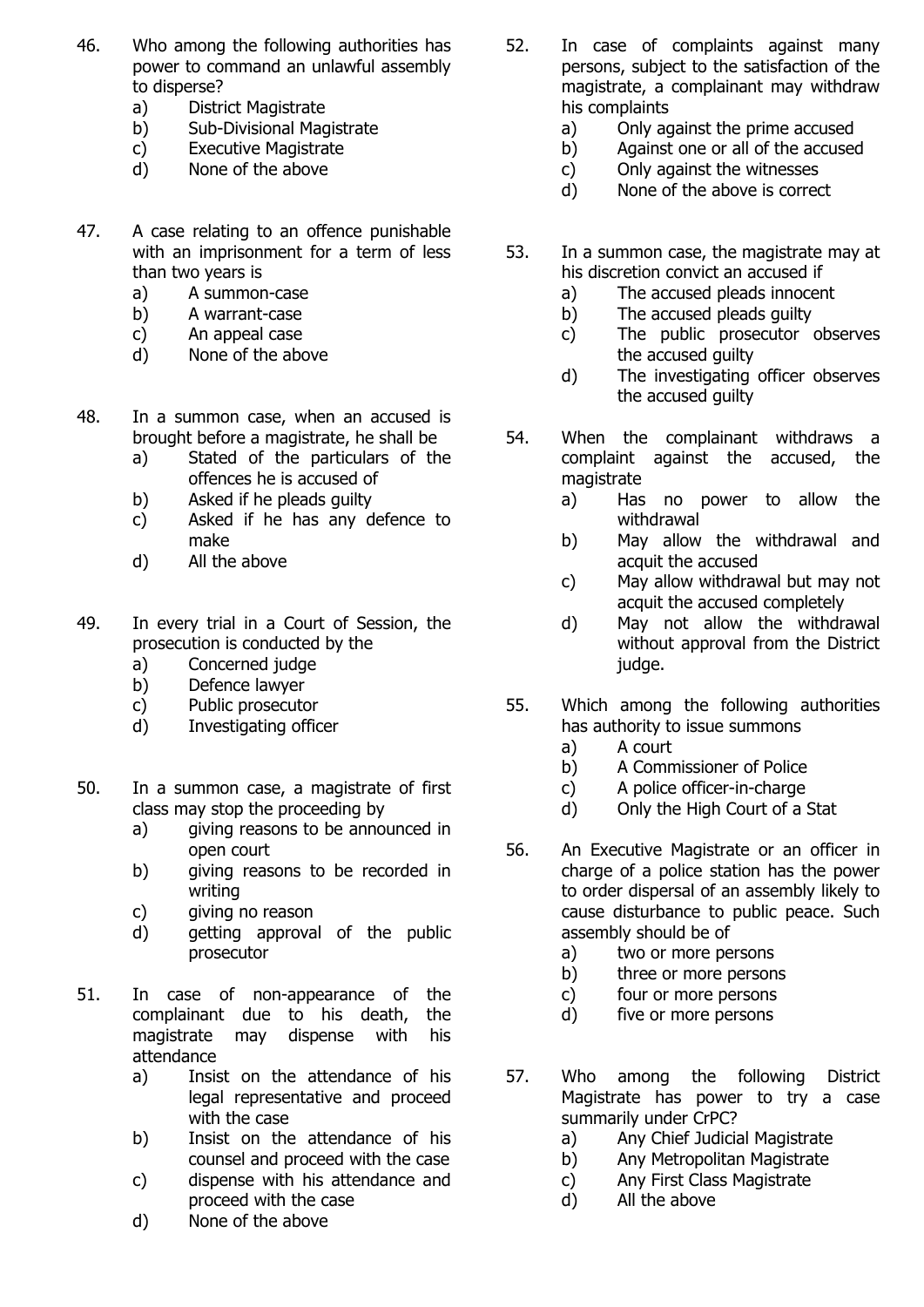- 58. A Second Class Magistrate is empowered to try a case summarily
	- a) When the Public Prosecutor empowers him
	- b) When the defence lawyer empowers him
	- c) When a High Court confers the power upon him
	- d) When the plaintiff and the defendant apply for early disposal of the case
- 59. For purposes of section 24 of the CrPC, a person shall be eligible to be appointed as a Public Prosecutor or an Additional Public Prosecutor only if he has been in practice as an advocate for not less than:
	- a) 5 years
	- b) 10 years
	- c) 3 years
	- d) 7 years
- 60. Which of the following offences may not be tried summarily
	- a) Receiving or retaining stolen property where the value of the property does not exceed two thousand rupee
	- b) Offences punishable with death, imprisonment for life or imprisonment for a term exceeding two years
	- c) Insult with intention to provoke a breach of peace
	- d) Theft where the value of the property stolen does not exceed two thousand rupee
- 61. Under Section 450 of the Code of Criminal Procedure, 1973, which Court has been conferred the power to direct any Magistrate to levy the amount due on bond for appearance or attendance at such Court.
	- a) High Court
	- b) Court of Session
	- c) Only (a)
	- d) Both (a) and (b)
- 62. During the trial of a summons case relating to an offence punishable with imprisonment of at lest six months, if it appears tot the magistrate that the offence should be tried as a warrant case, the magistrate
	- a) May rehear the case as if it were both a summons case and a warrant case
	- b) May rehear the case as if it were a warrant case
	- c) May rehear the case as if it were a warrant case, only with the consent of the accused
	- d) Has no power to convert as a warrant case
- 63. Public Prosecutors may be appointed
	- a) In High Courts
	- b) In District ad Sessions Courts
	- c) In Special Courts
	- d) All the above
- 64. Under Section 449 of the Code of Criminal Procedure, 1973 all orders passed under section 446 in case of an order made by a Magistrate, shall be appealable to:
	- a) High Court
	- b) Session Judge
	- c) Only (a)
	- d) Both (a) and (b)
- 65. Under section 499 of the Code of Criminal Procedure, 1973, all orders passed under section 446 in case of an order made by a Court of Sessions, shall be appealable to:
	- a) High Court
	- b) To the Court to which an appeal lies from an order made by such court
	- c) Either  $(a)$  or  $(b)$
	- d) Both (a) and (b)
- 66. When the person required by any court to execute a bond is a minor, such court may accept in lieu thereof a bond executed by
	- a) A bailor
	- b) A bailee
	- c) A surety
	- d) None of the above.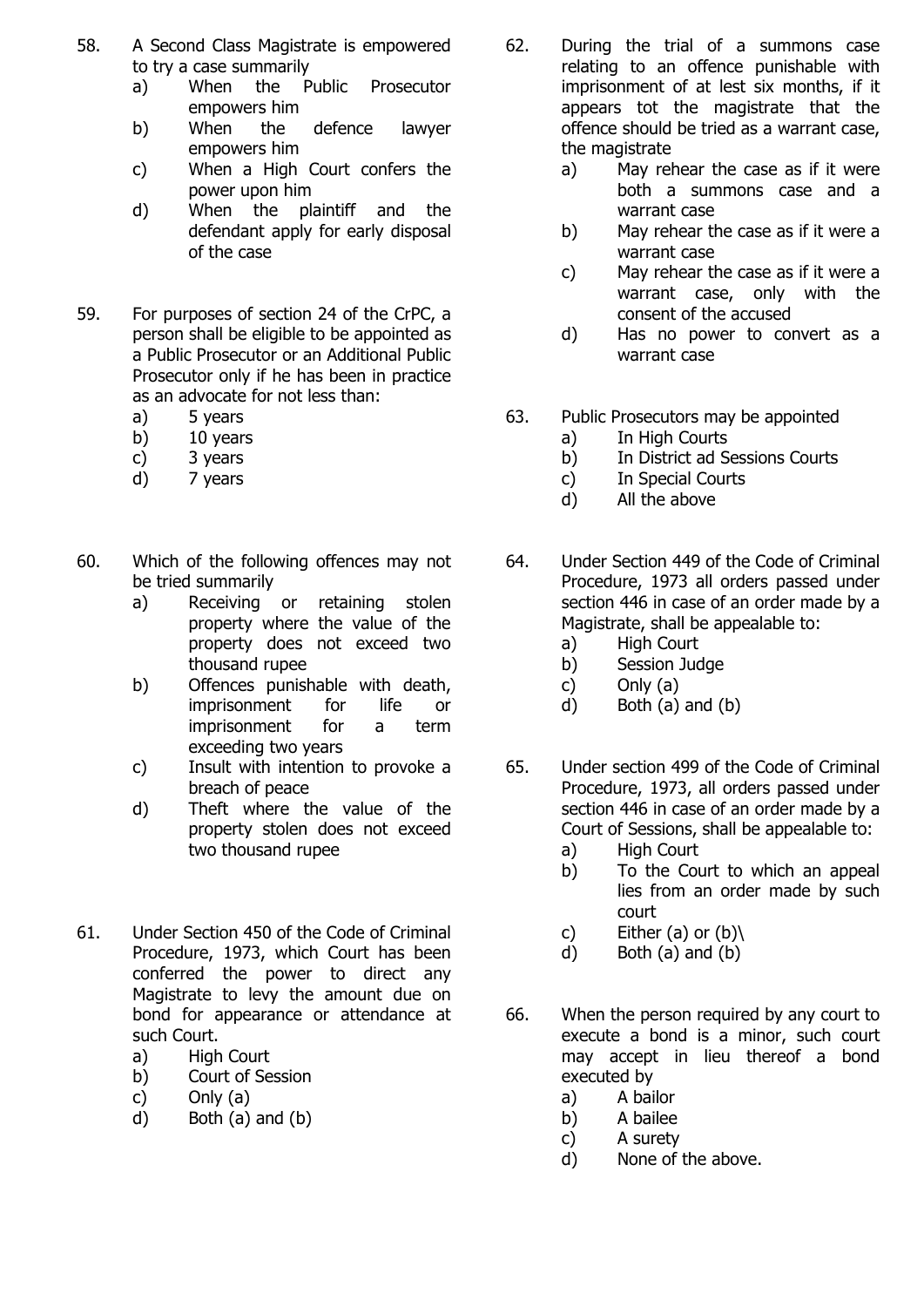- 67. Under Section 447 of the Code of Criminal Procedure, 1973 when any surety to a bond becomes insolvent or dies, or when any bond if forfeited under the provisions of section 446, which of the following Court may order the person from whom such security was demanded to furnish fresh security in accordance with the directions of the original order?
	- a) The Court by whose order such bond was taken
	- b) Magistrate of the First Class
	- c) Both  $(a)$  and  $(b)$
	- d) None of the above
- 68. A Police Officer investigating into an offence, for which the accused is being prosecuted, may conduct the prosecution:
	- a) No permission can be granted
	- b) With permission of the Judge
	- c) With permission of the Public **Prosecutor**
	- d) With permission of the Court
- 69. Which provision of the Code of Criminal Procedure, 1973 deals with the procedure when bond has been forfeited?
	- a) Section 445
	- b) Section 446
	- c) Section 446-A
	- d) Section 447
- 70. Under Section 445 of the Code of Criminal Procedure 1973, when any person is required by any Court or Officer to execute a bond with or without sureties, such Court or Officer may excepting which of the following cases, permit him to deposit a sum of money or Government promissory notes to such amount as the court or officer may fix in lieu of executing such bond?
	- a) In the case of bond for good behaviour
	- b) In the case of the bond for appearance on the next date fixed
	- c) Only (a)
	- d) Both (a) and (b)
- 71. Under which provision of the Code of Criminal Procedure, 1973, provides for a circumstance where a surety to a bond dies before the bond is forfeited, his estate shall be discharged from all liability in respect of the bond.
	- a) Section 446 (1)
	- b) Section 446 (3)
	- c) Section 446 (4)
	- d) Section 446 (5)
- 72. When the surety to a bond dies, the court by whose order such bond was taken, or a magistrate of first class, may order the person from whom such surety was demanded
	- a) To do nothing since the surety is dead
	- b) To furnish a fresh bail
	- c) To furnish a fresh security
	- d) None one of the above.
- 73. Under Section 301 of the Code of Criminal Procedure, 1973, the Public Prosecutor or the Assistant Public Prosecutor in charge of a case may appear and plead without any written authority before any Court in which that case is under:
	- a) Inquiry
	- b) Trial
	- c) Appeal
	- d) All of the above
- 74. Under Section 321 of the Code of Criminal Procedure, 1973 where the Public Prosecutor or the Assistant Public Prosecutor withdraws from the prosecution of the any person before a charge has been framed
	- a) The Accused shall not be discharged in respect of such offence or offences
	- b) Prosecution cannot be withdrawn before a Charge has been framed
	- c) The Accused shall be discharged in respect of such offence or offences
	- d) None of the above
- 75. Under Section 302 of the Code of Criminal Procedure, 1973 which of the following may be excluded by a Magistrate to conduct a case?
	- a) Police Officer below the rank of Sub-Inspector
	- b) Police Officer above the rank of Sub-Inspector
	- c) Police Officer below the rank of **Inspector**
	- d) All of the above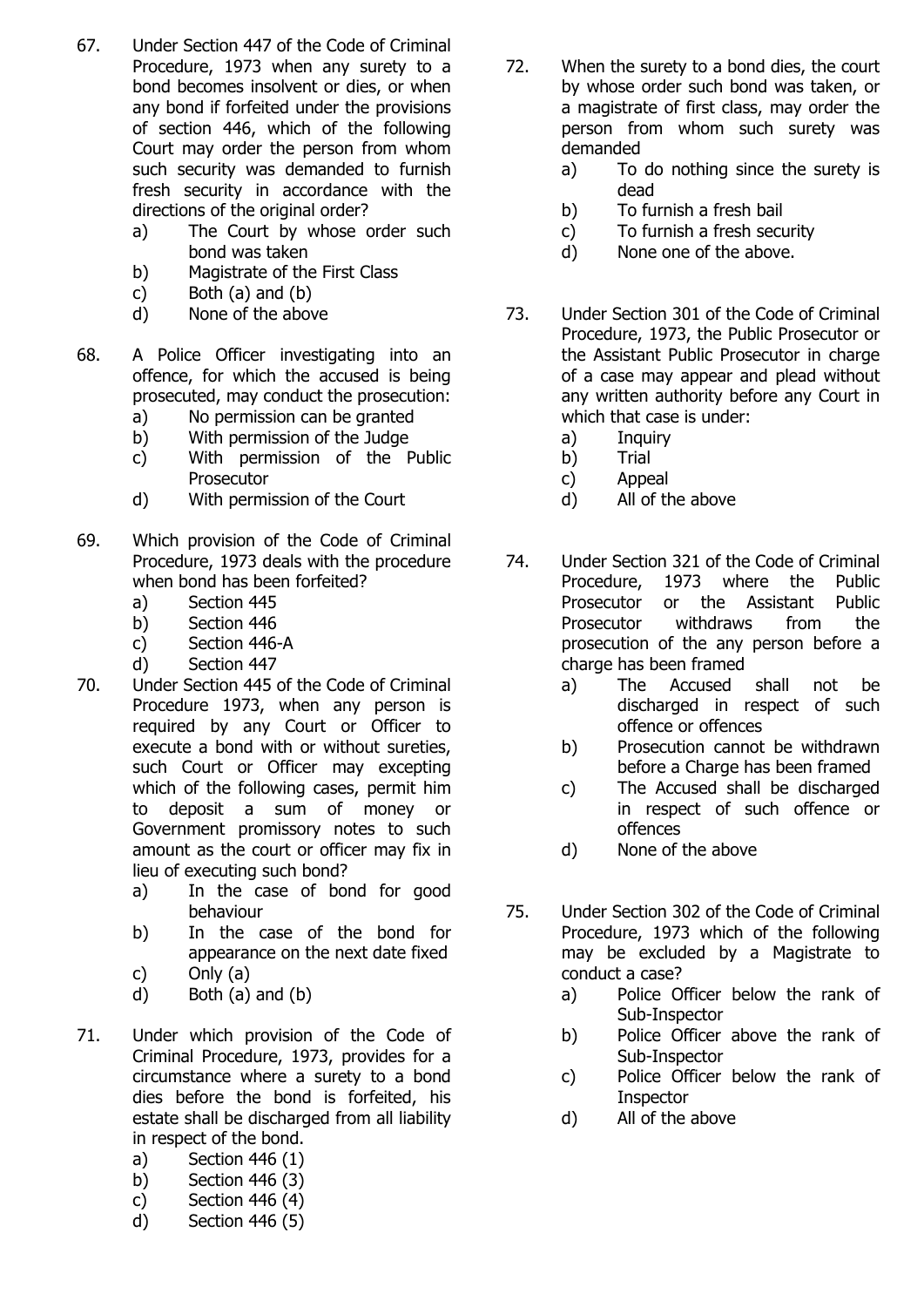- 76. Under Section 321 of the Code of Criminal Procedure 1973, the Public Prosecutor or Assistant Public Prosecutor in charge of a case may withdraw from the prosecution of any person either generally or in respect of any one or more of the offences for which he is tried. Such withdrawal should be:
	- a) With the consent of the Director (Prosecution)
	- b) With the consent of the Court
	- c) With the consent of the State Government
	- d) Without any consent
- 77. In which of the following offences under Section 321 of the Code of Criminal Procedure, the Prosecutor in charge of the case may not move the Court for its consent to withdraw from the prosecution, unless already permitted by the Central Government to do so?
	- a) the offence was committed by a person in the service of the Central Government while acting in the discharge of his official duty
	- b) the offence involved misappropriation or destruction of, or damage to, any property belonging to the Central **Government**
	- c) the offence was against any law relating to a matter to which the executive power of the Union extends
	- d) All of the above
- 78. Which of the following authorities has power to appoint Public Prosecutors?
	- a) The Central Government
	- b) The State Government
	- c) The District Magistrate
	- d) All the above
- 79. If a private person instructs a pleader to prosecute any person in any court, the public prosecutor in charge of the case shall conduct the prosecution and the pleader so instructed shall act:
	- a) Under the direction of the **Magistrate**
	- b) Under the direction of the Public Prosecutor
	- c) Under the direction of the Defence Lawyer
	- d) None of the above
- 80. Under the Code of Criminal Procedure, 1973, a person may conduct the prosecution:
	- a) Through a Pleader
	- b) Through a personal friend who is not a pleader
	- c) Both  $(a)$  and  $(b)$
	- d) Neither (a) nor (b)
- 81. If two or more persons smoke opium in company:
	- a) All of them shall be punishable
	- b) All of them shall be punishable, only if they have the common object of smoking
	- c) Only the person who instigated the smoking shall be punishable
	- d) None of them are punishable.
- 82. Under section 3 of the Assam Opium Smoking Act, 1927, the penalty for smoking Opium in case of first conviction has been made punishable with:
	- a) Imprisonment for one month
	- b) Fine of Rupees Fifty
	- c) Only (a)
	- d) Both (a) and (b)
- 83. Under Section 10 of the Assam Opium Smoking Act, 1927, whoever possesses or deals in prepared opium shall be punishable with imprisonment which may extend to:
	- a) 1 year
	- b) 1 year or with fine or with both
	- c) 2 years
	- d) 2 years or with fine of with both
- 84. Under Section 20 of the Assam Opium Smoking Act, 1927 no Magistrate shall take cognizance of any charge made against any person in case of a suit under this Act, unless the suit is instituted within
	- a) 6 months
	- b) 8 months
	- c) 1 year
	- d) 2 years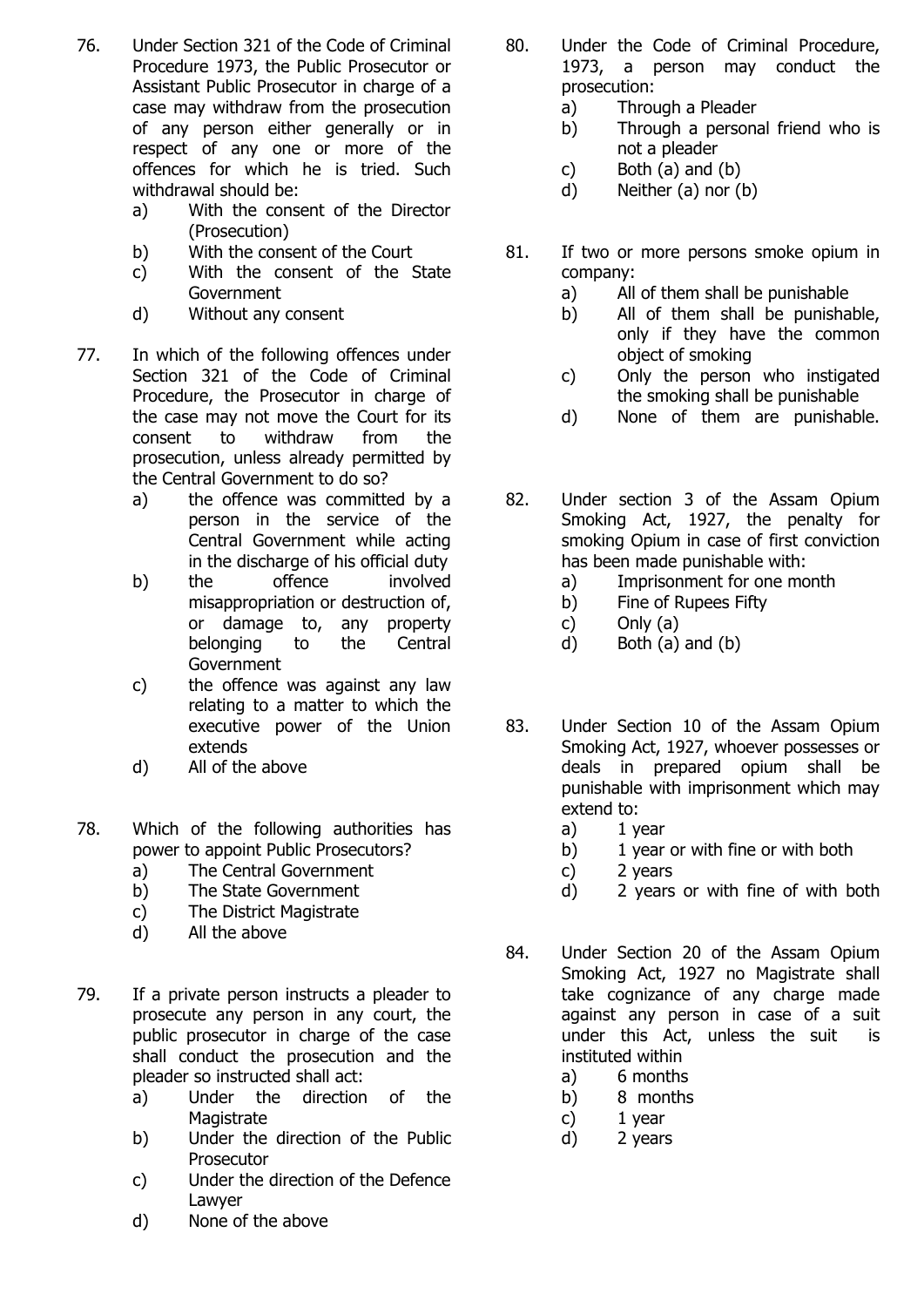- 85. Under Section 20 of the Assam Opium Smoking Act, 1927 the Magistrate shall take cognizance of any charge made against any person in case of a prosecution under tis Act:
	- a) 6 months
	- b) 8 months
	- c) 1 year
	- d) 2 years
- 86. Under Section 12 of the Assam Opium Smoking Act, 1927 the Magistrate of the First class may after recording his reasons issue warrant to which of the following Officers?
	- a) An Officer of the Excise Department not below the rank of a Sub-Inspector
	- b) An Officer of the Police Department not below the rank of a Sub-Inspector or an Officer In-Charge of A police station
	- c) Only (b)
	- d) Both (a) and (b)
- 87. Section 15 of the Assam Smoking of Opium Act, 1927, a person arrested under this Act, may be released on bail when:
	- a) He is prepared to furnish bail
	- b) At the discretion of the officer making the arrest on his own bond
	- c) Only (b)
	- d) Both (a) and (b)
- 88. Under section 3 of the Assam Opium Smoking Act, 1927, the penalty for smoking Opium in case of second or subsequent conviction has been made punishable with:
	- a) Imprisonment for one month only
	- b) Imprisonment for one month and fine of Rupees 50
	- c) Fine only for Rupees 50
	- d) None of the above
- 89. X, a first class magistrate, on information received made an enquiry and finds reason to believe that opium smoking is going on Y place. He issues a warrant to Z, an Inspector in the Excise Department, authorizing him to do the needful as per law. Such authorization may not include:
	- a) To search Y to look for opium
	- b) To arrest any person found smoking opium at Y
	- c) To seize money found in possession of the smoker
	- d) To enter Y by day or night.
- 90. Under Section 16 of the Assam Opium Smoking Act, 1927, which of the following persons shall be bound to give reasonable aid to any Excise Officer or Police Officer in carrying out the provisions of this Act upon notice given and request made?
	- a) Every Officer of the Police and Land Revenue Departments
	- b) Every Village Headman or Goanbura
	- c) Every Village Choukidar
	- d) All of the above
- 91. Under which provision of the Assam Opium Smoking Act, 1927 provides for the Aid to the Excise Officer by every officer of the Police and Land Revenue Departments, every village headman or gaonbura and every village chaukidar in carrying out the provisions of this Act?
	- a) Section 14
	- b) Section 15
	- c) Section 16
	- d) Section 17
- 92. Under the provisions of the Assam Opium Smoking Act, 1927, when an officer makes an arrest of an opium smoker or seizes opium in the unlawful possession of that person, he shall make a full report of such arrest or seizure to his immediate superior officer within:
	- a) 24 hour
	- b) 48 hours
	- c) 7 days
	- d) 15 days.